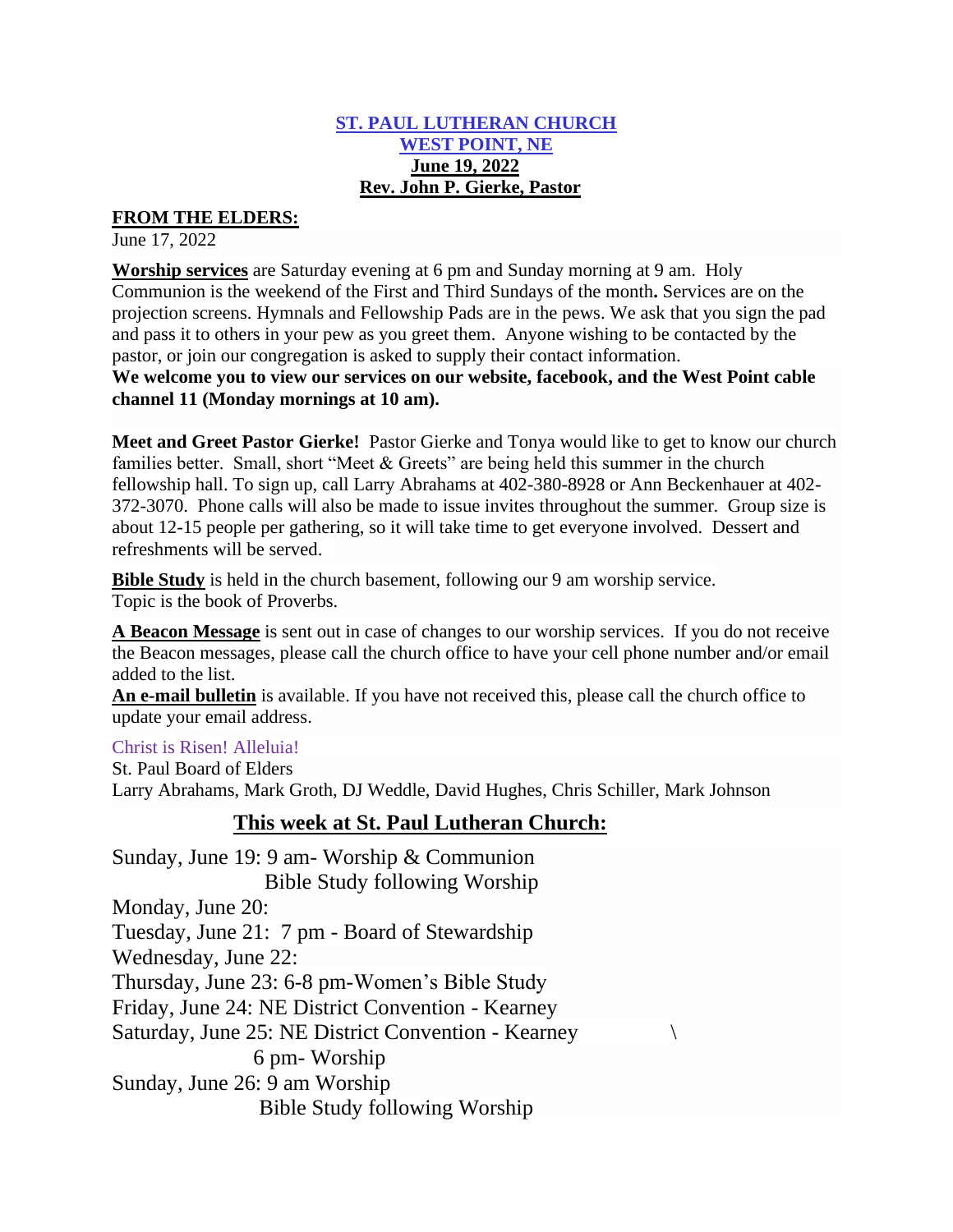# **This week's Services at St. Paul Lutheran Church: Saturday, 6 pm Sunday, 9 am Holy Communion is the First and Third Sundays of the month.**

## **Our Sunday Service,**

airs each week on Monday morning, 10 am, on cable channel 11.

Due to time restrictions, the broadcast Sunday mornings at 11:30 am on KTIC FM 107.9 and AM840 is the service from the previous week.

**Our service is shown online on our website:**

[www.stpaulwp.org](http://www.stpaulwp.org/)

### **BROADCASTS ON AM 840 and FM 107.9 The Lutheran Hour, Sundays at 11 am. St. Paul Broadcast, Sundays at 11:30 am.**

**This week's Lutheran Hour Broadcast** is given in memory of Skip and Marilyn Wingate by family and friends.

> **This week's St. Paul Broadcast** is given to the Glory of God by Elaine Throener.

#### **"THE LUTHERAN HOUR"**

June 19

*"What's on Your Playlist?"* Speaker: Rev. Dr. Michael Zeigler The Book of Ecclesiastes offers perspective on life's alternating seasons of joy and sadness, gain and loss, war and peace. (Ecclesiastes 3:11)

#### **"THE LUTHERAN HOUR"**

June 26 *"Nurse Logs"* Speaker: Rev. Dr. Michael Zeigler An unusual art project inspires Dr. Michael Zeigler's thoughts about life as God intended it. (Ecclesiastes 3:12)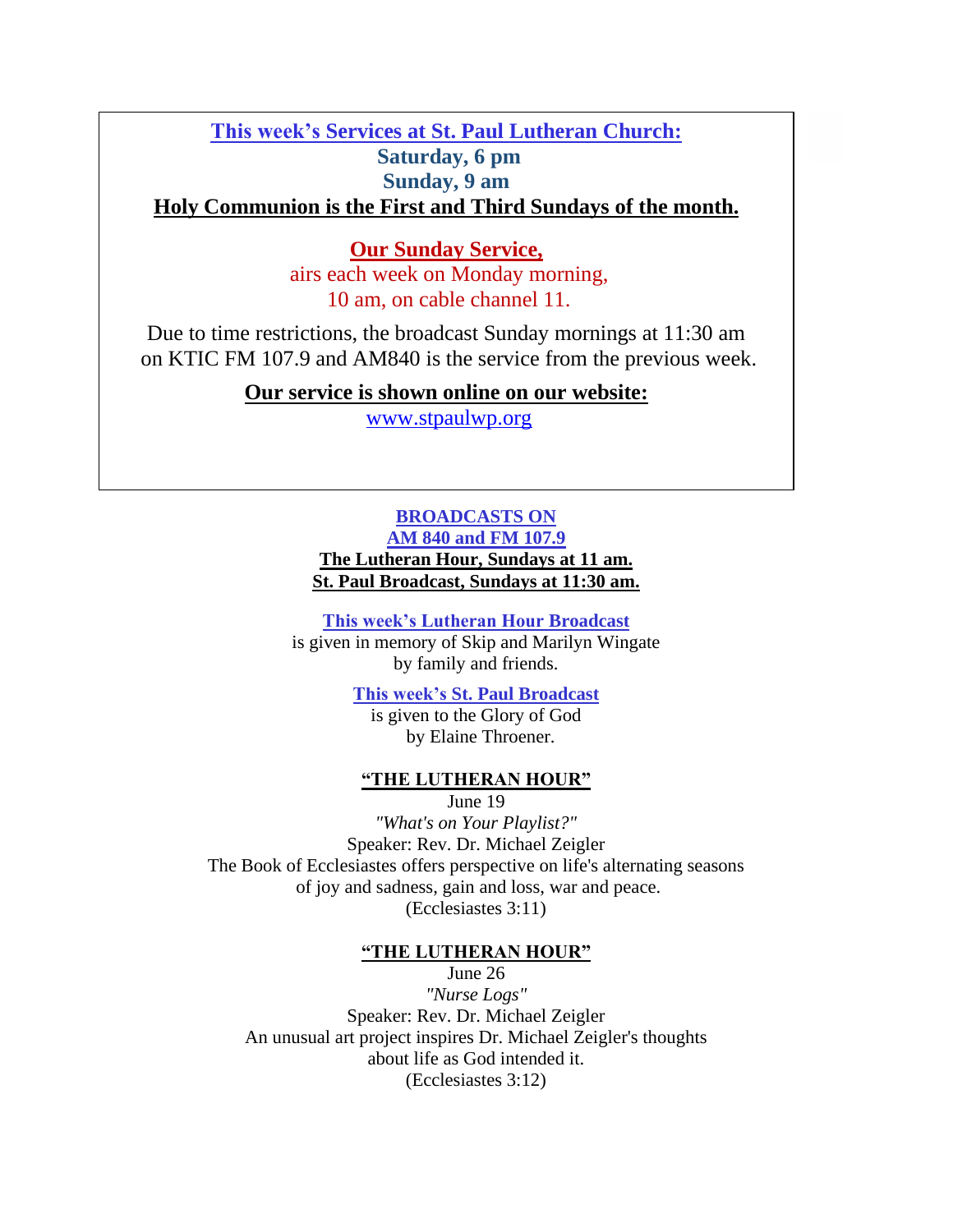#### **To Sponsor a Lutheran Hour or St. Paul radio broadcast**

Please contact the church office at 402-372-2111. Cost is \$40 per broadcast.

### **Daily Chapel:**

#### **each morning at approximately 9:45 am on AM 840 and 11:50 am on FM 107.9.**

Cost is \$81 per week. Please make checks payable to Daily Chapel. Checks may be sent to St. Paul Lutheran Church office.

#### **RIGHT NOW MEDIA**

Check out this digital library with numerous Christian resources for Bible Study, personal and family devotions and for living out your faith. Link to this "Netflix of Video Bible Studies" with more than 20,000 videos, including over 2,000 safe entertaining videos just for kids. Scan the QR code or text the code: STPAULWP to the number 49775 to welcome you to a link to register for free. This resource is currently being provided for you by St. Paul members and Board of Parish Education.



\*\*\*\*\*\*\*\*\*\*\*\*\*\*\*\*\*\*\*\*\*\*\*\*\*\*\*\*\*\*\*\*\*\*\*\*\*\*\*\*\*\*\*\*\*\*\*\*\*\*\*\*\*\*\*\*\*

**St. Paul Summer Club: May 23 through August 5, for children entering 3 year old preschool through 8th grade. Donations of fruits and vegetables are welcomed. Examples: Fruits (peaches, mandarin oranges, pears) and Vegetables (green beans, corn, baked beans). These seem to be what they are eating the best! Questions? Contact Emily Muench at 308-380-4137**.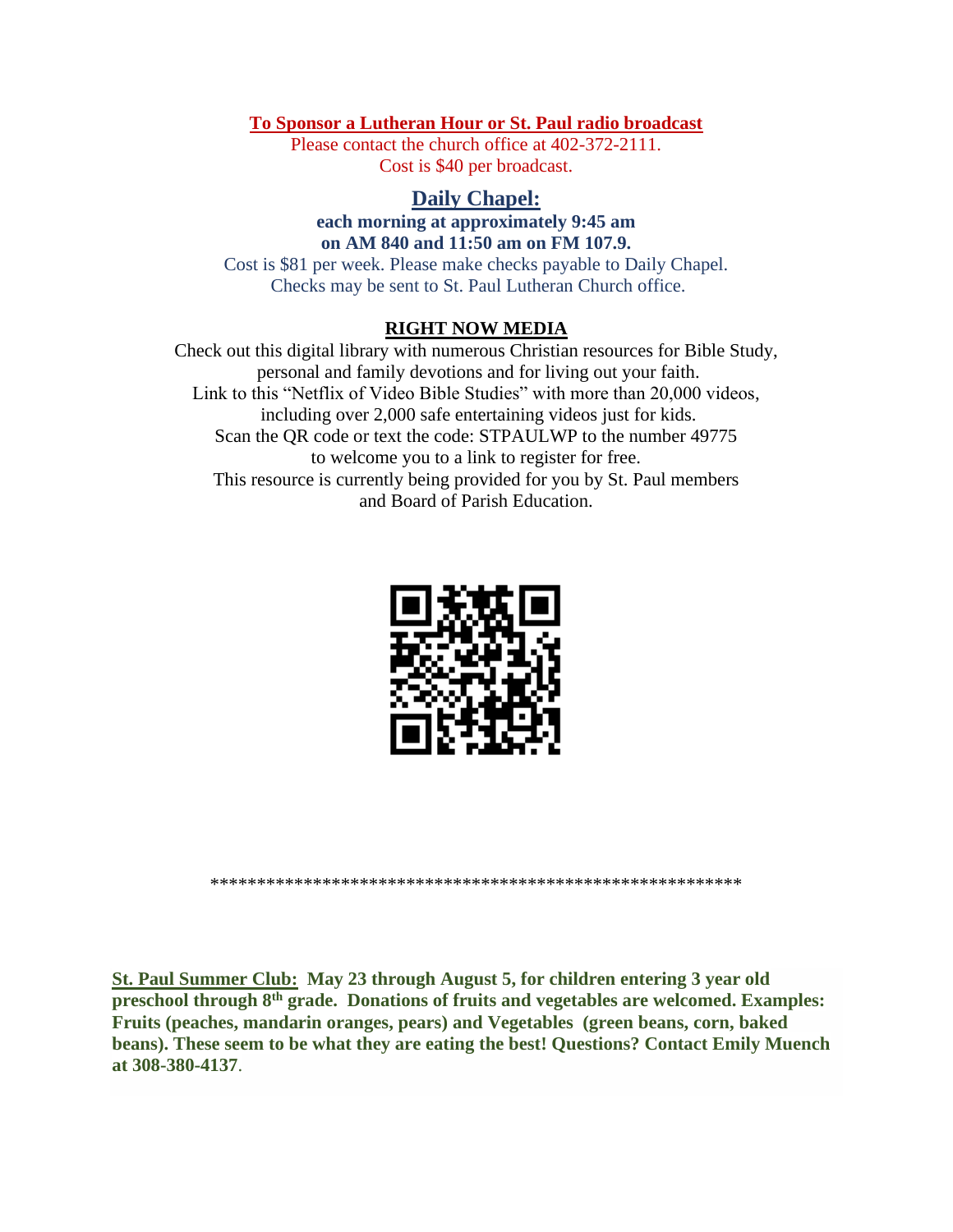**LWML** NE North Convention Ingathering: Collecting items for Camp Luther and Lutheran Family Services. The convention is July 22-23 at Columbus. Boxes are available in the narthex for donation of items to be taken along to Columbus.

**Camp Luther is in need of:** Forever Stamps, Black and Blue Gel Pens, Printer paper, Masking Tape, Rechargeable Batteries (AA and AAA), Staples, Paper Clips, Kleenex, Large Foil Pans, Gift Cards to HyVee, Casey's, Super Saver or Walmart (write amount on back).

**Lutheran Family Services is in need of:** Diapers, sizes 1-6, Baby Wipes, Burping Cloths, Shampoo, Baby Onesies, Sleepers, Socks, Laundry Soap, New Books and Toys, Gift Cards to Walmart (write amount on back).

Please bring items to the church by July 18. Thank you for your help in collecting these items.

**Norma Pagels is turning 95!** Please help celebrate Sunday, July 3. Join us for Sunday morning worship at 9 am at St. Paul Lutheran Church. 10:15 am (following church service) – 12:30 pm, Birthday brunch and fellowship in St. Paul church basement. If unable to join us for church, please attend the brunch and fellowship. No gifts necessary.

**St. Paul Annual Golf Scramble: August 21, 2022. 10:15 am Registration. 11 am Shotgun Start. Entry fee: \$200 per team/\$50 per player \*cart rental extra Includes lunch and supper. 18 holes, pin prizes, flight prizes. Contact: \*Monte Haase 402-380-1308 mjhaase@hotmail.com Or \*Rebecca Weborg 402-922-1393, stpaulgolfwp@gmail.com**

**Thank you to everyone who helped in any way to make this years' VBS a success. We couldn't do it without all the support.** 

**Sunday morning Bible Study** is held in the church basement, following our 9 am Worship Service.

**Thursday Evening Bible Study:** through July 21, here at St. Paul Lutheran Church basement. 6-8 pm. Led by Ashley Robinson. Title: "Find Your People" by Jennie Allen. Building deep community in a lonely world. Open to all women in the community.

**Mae Lund** will be undergoing treatment for an extended period. Please send any cards and greetings to 516 S. Bruner, West Point.

**Needed:** a few individuals that would help clean the altar (dusting, cleaning communion ware and changing paraments) and putting flowers on the altar for services. This would be once a week for one month only during the year. To volunteer or for questions contact Joyce Suhr, Linda Meyer or Maren Reppert.

**Use your time and talents!** Be a Lector, Video Tech, Audio Tech or Projectionist for our worship services, or serve as a Wedding Coordinator for weddings. Training is provided. Contact the church office at 372-2111.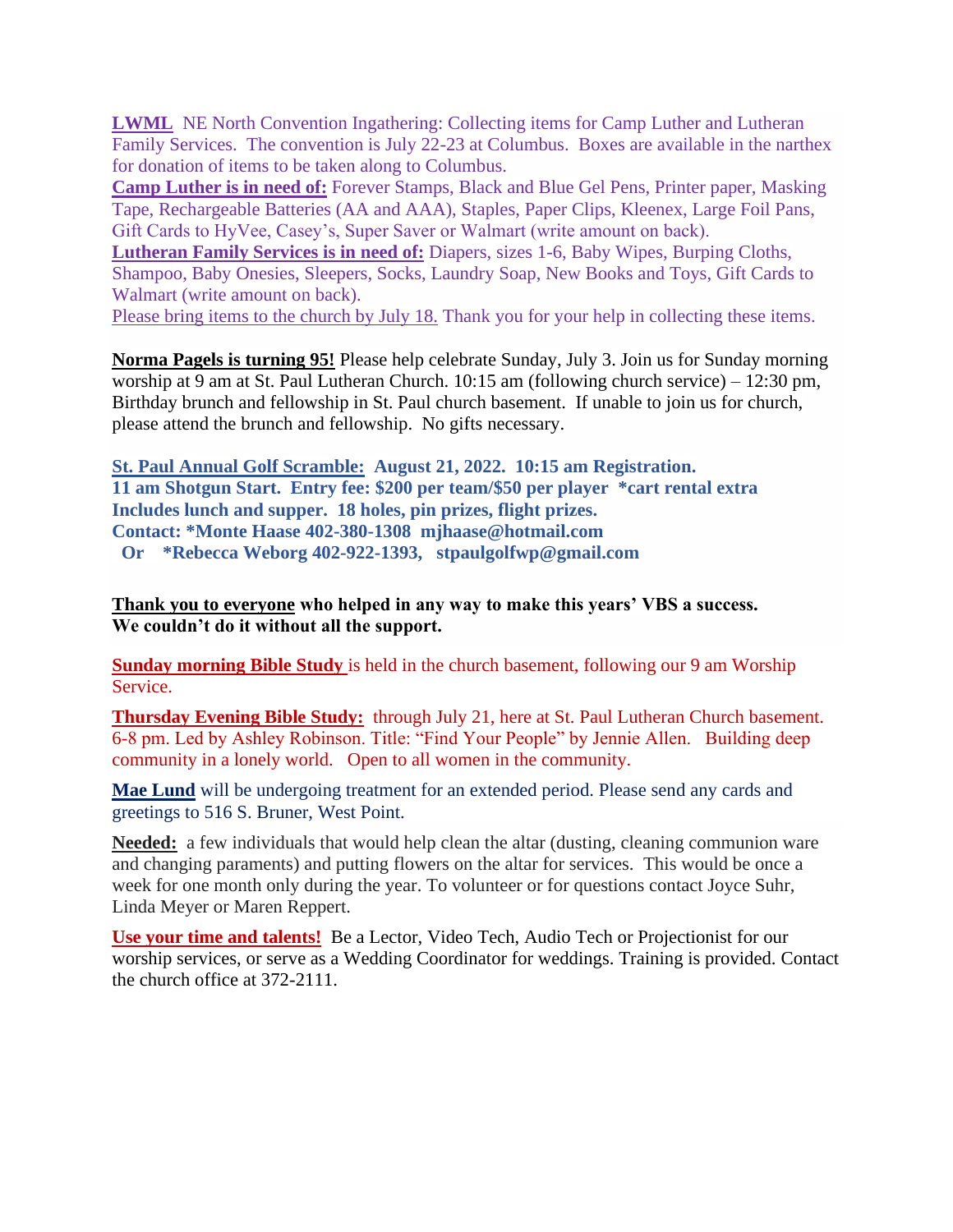### **Stewardship Corner**

The time that God gives us is a very special gift that we cannot waste. We show our appreciation and thankfulness for the time that He gives us by using our time wisely. In order to live lives as faithful and fruitful stewards, we must leave time on our busy schedules for the Lord. *"My time [is] in [God's] hands"* (Psalm 31:15). We find the time for things we want to do. *"There is a time for everything and a season for every activity under heaven"* (Ecclesiastes 3:1). If we give God priority on our schedules, we will never regret it. The blessings of God are greater than any worldly rewards or successes.

**Missionary Support:** To financially support Jana Inglehart (Dominican Republic) or Ruth Maita(pronounced Ma-th-ia) (Puerto Rico) donations can be sent to Mission Central, 40718 Hwy E 16, Mapleton, IA 51034. Designate name in the memo line.

To support Josh Lange & family, (Asia) donations can be sent to Mission of Christ Network, PO Box 533 Concordia, MO 64020. Designate name in the memo line.

**International Mission Prayer Request:** Jacob Fraher and Lauren Fraher (son and daughter-inlaw of St. Paul members George and Carmen Fraher) along with their four children Miriam (7), Micah (4), Layla (4), and Lorelei (9 months), departed March 31, 2022, for Kenya for threemonths of volunteer service with World Gospel Mission. The Frahers will be serving at Mustard Seed House near Tenwek Hospital to provide accommodation and distinctly Christian care to ease the hardship of children's illness on impoverished families. Please pray for the Frahers and for the African families experiencing and hearing the love of Christ at Mustard Seed House. Read more about their ministry at [www.FaithAid.org.](http://www.faithaid.org/)

#### **\*\*\*\*\*\*\*\*\*\*\*\*\*\*\*\*\*\*\*\*\*\*\*\*\*\*\*\*\*\*\*\*\*\*\*\*\*\*\*\*\*\*\*\*\*\*\*\*\*\*\*\*\*\*\*\*\*\*\*\*\*\*\*\*\*\***

**It's a blessing** to be able to watch the service online, on our website and You Tube. Offerings are used to help make this online service possible and to continue the work of the church and school. If you cannot worship in person, please continue to give your tithes and offerings, that we can continue the work of spreading the Good News of the Gospel. Offerings can be mailed to St. Paul Lutheran Church, 434 N. Lincoln St., West Point, NE 68788. dropped off in the mailbox at the south door of the church, or use "*Simply Giving".* Thank You.

*"SIMPLY GIVING":* your offerings go directly from your bank account to our St. Paul Lutheran Church and School account. Please call the church office to set this up. Have your bank account number and routing number when you call. Your donations can be given weekly, monthly, or bi-monthly, and you will receive a giving statement.

#### **E-MAIL BULLETIN AVAILABLE.**

If you have not received this, please call the church office and update your email address. 402-372-2111